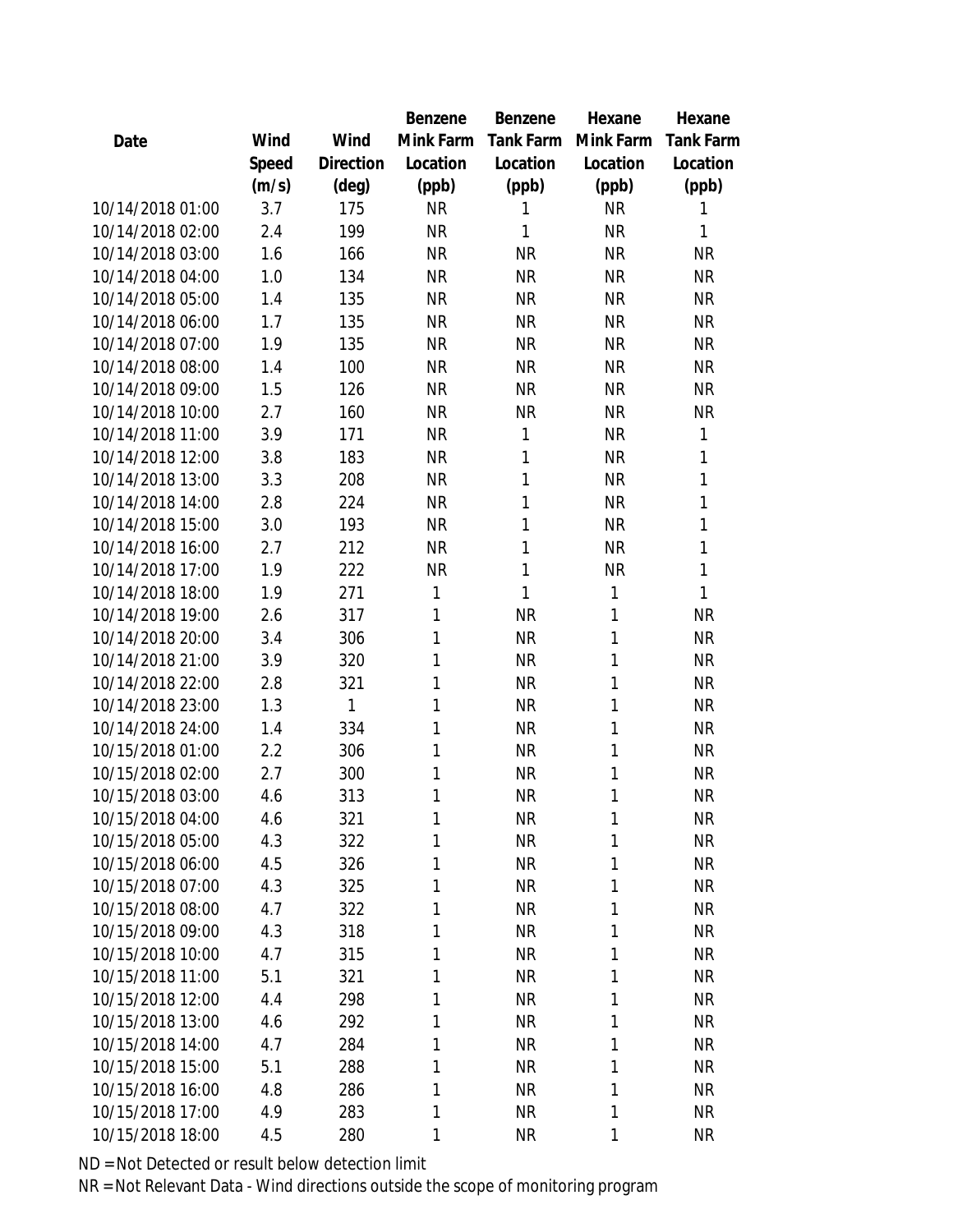|                  |       |                | Benzene   | Benzene          | Hexane       | Hexane           |
|------------------|-------|----------------|-----------|------------------|--------------|------------------|
| Date             | Wind  | Wind           | Mink Farm | <b>Tank Farm</b> | Mink Farm    | <b>Tank Farm</b> |
|                  | Speed | Direction      | Location  | Location         | Location     | Location         |
|                  | (m/s) | $(\text{deg})$ | (ppb)     | (ppb)            | (ppb)        | (ppb)            |
| 10/15/2018 19:00 | 3.5   | 277            | 1         | <b>NR</b>        | 1            | <b>NR</b>        |
| 10/15/2018 20:00 | 2.4   | 270            | 1         | 1                | 1            | 1                |
| 10/15/2018 21:00 | 2.4   | 260            | 1         | 2                | 1            | 7                |
| 10/15/2018 22:00 | 2.4   | 255            | 1         | 1                | 1            | $\overline{2}$   |
| 10/15/2018 23:00 | 3.4   | 250            | 1         | 1                | 1            | 1                |
| 10/15/2018 24:00 | 3.0   | 242            | 1         | 1                | 1            | 1                |
| 10/16/2018 01:00 | 3.2   | 249            | 1         | 1                | 1            | 1                |
| 10/16/2018 02:00 | 3.0   | 251            | 1         | 1                | 1            | 1                |
| 10/16/2018 03:00 | 2.5   | 207            | <b>NR</b> | 1                | <b>NR</b>    | 1                |
| 10/16/2018 04:00 | 2.9   | 199            | <b>NR</b> | 1                | <b>NR</b>    | 1                |
| 10/16/2018 05:00 | 3.3   | 196            | <b>NR</b> | 1                | <b>NR</b>    | 1                |
| 10/16/2018 06:00 | 3.6   | 198            | <b>NR</b> | 1                | <b>NR</b>    | 1                |
| 10/16/2018 07:00 | 3.5   | 200            | <b>NR</b> | 1                | <b>NR</b>    | 2                |
| 10/16/2018 08:00 | 4.1   | 201            | <b>NR</b> | 1                | <b>NR</b>    | 1                |
| 10/16/2018 09:00 | 4.4   | 204            | <b>NR</b> | 1                | <b>NR</b>    | 1                |
| 10/16/2018 10:00 | 6.3   | 219            | <b>NR</b> | 1                | <b>NR</b>    | 1                |
| 10/16/2018 11:00 | 7.3   | 225            | <b>NR</b> | 1                | <b>NR</b>    | 1                |
| 10/16/2018 12:00 | 7.7   | 227            | <b>NR</b> | 1                | <b>NR</b>    | 1                |
| 10/16/2018 13:00 | 7.4   | 227            | <b>NR</b> | 1                | <b>NR</b>    | 1                |
| 10/16/2018 14:00 | 6.9   | 230            | 1         | 1                | 1            | 1                |
| 10/16/2018 15:00 | 7.0   | 224            | <b>NR</b> | 1                | <b>NR</b>    | 1                |
| 10/16/2018 16:00 | 6.7   | 246            | 1         | 1                | 1            | 1                |
| 10/16/2018 17:00 | 6.2   | 250            | 1         | 1                | 1            | 1                |
| 10/16/2018 18:00 | 6.0   | 242            | 1         | 1                | 1            | 1                |
| 10/16/2018 19:00 | 4.6   | 229            | <b>NR</b> | 1                | <b>NR</b>    | 1                |
| 10/16/2018 20:00 | 4.9   | 223            | <b>NR</b> | 1                | <b>NR</b>    | 1                |
| 10/16/2018 21:00 | 4.9   | 228            | <b>NR</b> | 1                | <b>NR</b>    | 1                |
| 10/16/2018 22:00 | 5.4   | 224            | <b>NR</b> | 1                | <b>NR</b>    | 1                |
| 10/16/2018 23:00 | 5.0   | 245            | 1         | 1                | $\mathbf{1}$ | 1                |
| 10/16/2018 24:00 | 4.0   | 258            | 1         | 1                | 1            | $\overline{2}$   |
| 10/17/2018 01:00 | 2.9   | 260            | 1         | 1                | 1            | $\overline{2}$   |
| 10/17/2018 02:00 | 2.8   | 265            | 1         | 1                | 1            | 1                |
| 10/17/2018 03:00 | 3.1   | 271            | 1         | $\overline{2}$   | 1            | $\overline{2}$   |
| 10/17/2018 04:00 | 3.6   | 271            | 1         | 3                | 1            | $\overline{2}$   |
| 10/17/2018 05:00 | 4.2   | 283            | 1         | <b>NR</b>        | 1            | <b>NR</b>        |
| 10/17/2018 06:00 | 4.6   | 291            | 1         | <b>NR</b>        | 1            | <b>NR</b>        |
| 10/17/2018 07:00 | 4.1   | 289            | 1         | <b>NR</b>        | 1            | <b>NR</b>        |
| 10/17/2018 08:00 | 4.6   | 302            | 1         | <b>NR</b>        | 1            | <b>NR</b>        |
| 10/17/2018 09:00 | 5.4   | 311            | 1         | <b>NR</b>        | 1            | <b>NR</b>        |
| 10/17/2018 10:00 | 5.3   | 325            | 1         | <b>NR</b>        | 1            | NR               |
| 10/17/2018 11:00 | 4.6   | 337            | 1         | <b>NR</b>        | 1            | <b>NR</b>        |
| 10/17/2018 12:00 | 4.5   | 334            | 1         | <b>NR</b>        | 1            | <b>NR</b>        |
|                  |       |                |           |                  |              |                  |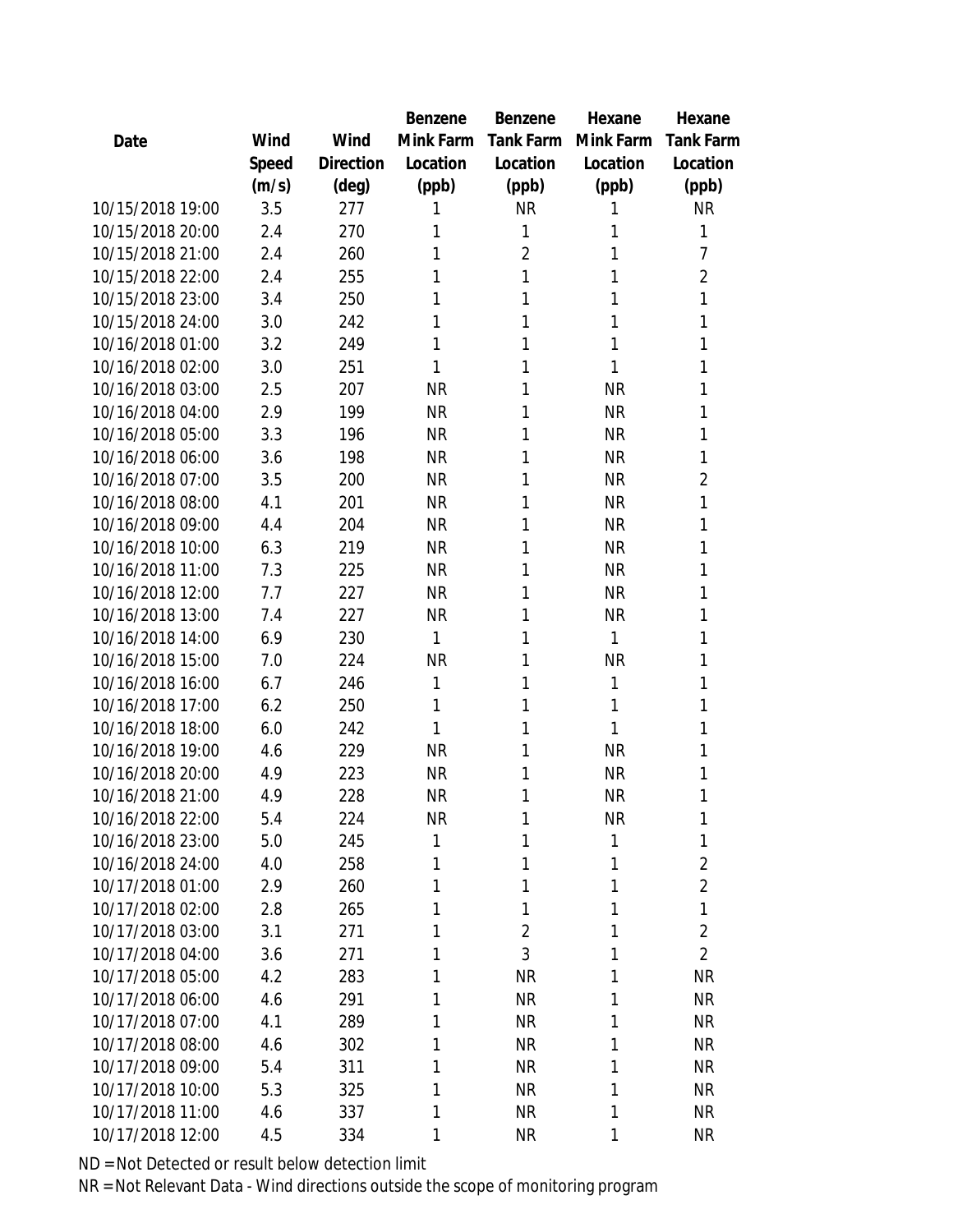|                  |       |                | <b>Benzene</b> | Benzene          | Hexane       | Hexane           |
|------------------|-------|----------------|----------------|------------------|--------------|------------------|
| Date             | Wind  | Wind           | Mink Farm      | <b>Tank Farm</b> | Mink Farm    | <b>Tank Farm</b> |
|                  | Speed | Direction      | Location       | Location         | Location     | Location         |
|                  | (m/s) | $(\text{deg})$ | (ppb)          | (ppb)            | (ppb)        | (ppb)            |
| 10/17/2018 13:00 | 3.8   | 314            | 1              | <b>NR</b>        | 1            | <b>NR</b>        |
| 10/17/2018 14:00 | 4.7   | 309            | 1              | <b>NR</b>        | 1            | <b>NR</b>        |
| 10/17/2018 15:00 | 4.8   | 300            | 1              | <b>NR</b>        | 1            | <b>NR</b>        |
| 10/17/2018 16:00 | 4.7   | 313            | 1              | <b>NR</b>        | 1            | <b>NR</b>        |
| 10/17/2018 17:00 | 4.0   | 319            | 1              | <b>NR</b>        | 1            | <b>NR</b>        |
| 10/17/2018 18:00 | 4.2   | 314            | 1              | <b>NR</b>        | 1            | <b>NR</b>        |
| 10/17/2018 19:00 | 2.9   | 314            | 1              | <b>NR</b>        | 1            | <b>NR</b>        |
| 10/17/2018 20:00 | 2.6   | 293            | 1              | <b>NR</b>        | 1            | <b>NR</b>        |
| 10/17/2018 21:00 | 2.6   | 314            | 1              | <b>NR</b>        | 1            | <b>NR</b>        |
| 10/17/2018 22:00 | 2.6   | 317            | 1              | <b>NR</b>        | 1            | <b>NR</b>        |
| 10/17/2018 23:00 | 1.9   | 297            | 1              | <b>NR</b>        | 1            | <b>NR</b>        |
| 10/17/2018 24:00 | 1.9   | 327            | 1              | <b>NR</b>        | 1            | <b>NR</b>        |
| 10/18/2018 01:00 | 1.9   | 331            | 1              | <b>NR</b>        | 1            | <b>NR</b>        |
| 10/18/2018 02:00 | 2.0   | 350            | 1              | <b>NR</b>        | 1            | <b>NR</b>        |
| 10/18/2018 03:00 | 2.1   | 21             | 1              | <b>NR</b>        | 1            | <b>NR</b>        |
| 10/18/2018 04:00 | 1.3   | 357            | 1              | <b>NR</b>        | 1            | <b>NR</b>        |
| 10/18/2018 05:00 | 1.0   | 338            | 1              | <b>NR</b>        | 1            | <b>NR</b>        |
| 10/18/2018 06:00 | 0.6   | 320            | 1              | <b>NR</b>        | 1            | <b>NR</b>        |
| 10/18/2018 07:00 | 0.0   | CALM           | <b>NR</b>      | <b>NR</b>        | <b>NR</b>    | <b>NR</b>        |
| 10/18/2018 08:00 | 0.4   | 215            | <b>NR</b>      | 1                | <b>NR</b>    | 1                |
| 10/18/2018 09:00 | 0.5   | 218            | <b>NR</b>      | 1                | <b>NR</b>    | 1                |
| 10/18/2018 10:00 | 1.0   | 221            | <b>NR</b>      | 1                | <b>NR</b>    | 1                |
| 10/18/2018 11:00 | 3.2   | 211            | <b>NR</b>      | 1                | <b>NR</b>    | 1                |
| 10/18/2018 12:00 | 4.1   | 236            | 1              | 1                | $\mathbf{1}$ | 1                |
| 10/18/2018 13:00 | 3.6   | 253            | 1              | 1                | 1            | 1                |
| 10/18/2018 14:00 | 3.3   | 227            | <b>NR</b>      | 1                | <b>NR</b>    | 1                |
| 10/18/2018 15:00 | 3.7   | 238            | 1              | 1                | 1            | 1                |
| 10/18/2018 16:00 | 3.4   | 218            | <b>NR</b>      | 1                | <b>NR</b>    | 1                |
| 10/18/2018 17:00 | 3.7   | 203            | <b>NR</b>      | 1                | <b>NR</b>    | 1                |
| 10/18/2018 18:00 | 3.2   | 196            | <b>NR</b>      | 1                | <b>NR</b>    | 1                |
| 10/18/2018 19:00 | 3.1   | 191            | NR             | 1                | <b>NR</b>    | 1                |
| 10/18/2018 20:00 | 3.0   | 195            | <b>NR</b>      | 1                | <b>NR</b>    | 1                |
| 10/18/2018 21:00 | 3.8   | 202            | <b>NR</b>      | 1                | <b>NR</b>    | 1                |
| 10/18/2018 22:00 | 4.2   | 207            | <b>NR</b>      | 1                | <b>NR</b>    | 1                |
| 10/18/2018 23:00 | 4.4   | 207            | <b>NR</b>      | 1                | <b>NR</b>    | 1                |
| 10/18/2018 24:00 | 4.1   | 206            | NR             | 1                | <b>NR</b>    | 1                |
| 10/19/2018 01:00 | 3.7   | 196            | <b>NR</b>      | 1                | <b>NR</b>    | 1                |
| 10/19/2018 02:00 | 3.4   | 193            | <b>NR</b>      | 1                | <b>NR</b>    | 1                |
| 10/19/2018 03:00 | 3.4   | 192            | <b>NR</b>      | 1                | <b>NR</b>    | 1                |
| 10/19/2018 04:00 | 3.3   | 189            | NR             | 1                | <b>NR</b>    | 1                |
| 10/19/2018 05:00 | 3.6   | 187            | <b>NR</b>      | 1                | <b>NR</b>    | 1                |
| 10/19/2018 06:00 | 3.4   | 189            | <b>NR</b>      | 1                | <b>NR</b>    | 1                |